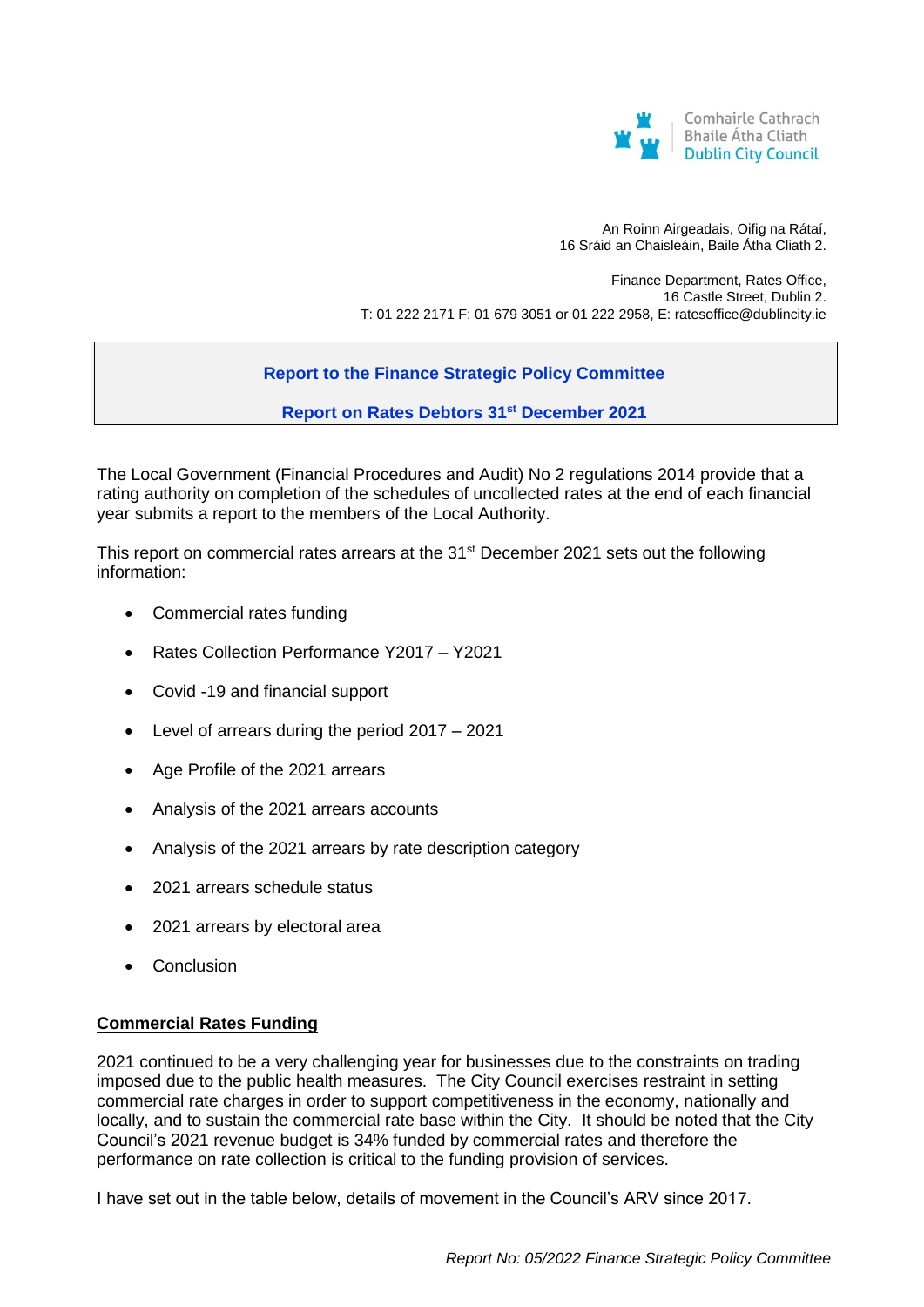#### **Table 1 – Movement in Annual Rate on Valuation**

| <b>YEAR</b> | 2017 | 2018    | 2019 | 2020 | 2021 |
|-------------|------|---------|------|------|------|
| ARV         | 78%  | $0.0\%$ | .2%  | 7%   | 0.0% |

Mindful of the economic backdrop created by the pandemic the ARV remained static for 2021. The performance of Dublin City Council in the area of commercial rates and other charges it imposes on the business sector compares favourably with the performance of other sectors where above inflation price increases have been the norm over recent years.

The commercial rates annual income over the period 2017 – 2021 are detailed in table 2 below.

#### **Table 2 – Commercial Rates Income**

| Year | <b>Rates Income</b> |
|------|---------------------|
| 2017 | €321,481,363        |
| 2018 | €324.255.552        |
| 2019 | €338,299,503        |
| 2020 | €357,693,512        |
| 2021 | €362,887,342        |

*Source: DCC Annual Financial Statements 2017 – 2021*

The 2021 income increase of €5M is primarily due to additional buoyancy.

The graph below identifies the breakdown of charges per electoral area. South East Inner City and North Inner City account for 68% of the annual charge.



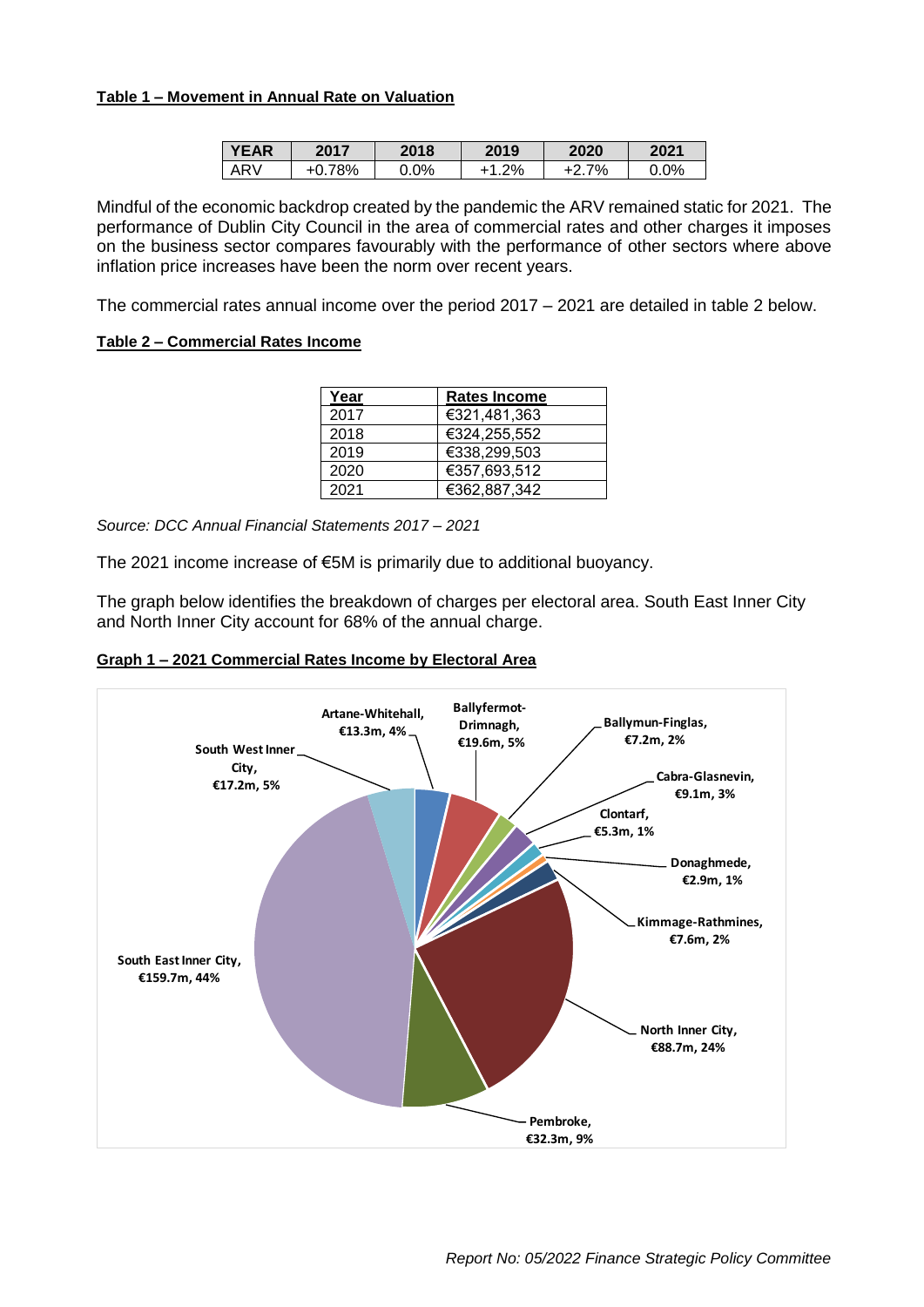## **Rates Collection Percentages Y2017 – Y2021**

Table 3 below outlines the year on year performance by DCC in the collection of rates.

| Year | <b>Arrears</b><br>$01$ -Jan | Charge | <b>Write Off</b> | Commercial<br>Rates<br><b>Waivers</b> | <b>Total for</b><br><b>Collection</b> | <b>Receipts</b> | <b>Arrears at</b><br>31-Dec | <b>Specific</b><br><b>Doubtful</b><br><b>Arrears</b> | %<br><b>Collected</b> |
|------|-----------------------------|--------|------------------|---------------------------------------|---------------------------------------|-----------------|-----------------------------|------------------------------------------------------|-----------------------|
|      | €m                          | €m     | €m               | €m                                    | €m                                    | €m              | €m                          | €m                                                   |                       |
| 2017 | 41.1                        | 321.5  | 23.2             | 0.0                                   | 339.4                                 | 306.9           | 32.4                        | 3.6                                                  | 91.5%                 |
| 2018 | 32.4                        | 324.3  | 22.3             | 0.0                                   | 334.4                                 | 306.7           | 27.8                        | 2.5                                                  | 92.4%                 |
| 2019 | 27.8                        | 338.3  | 22.9             | 0.0                                   | 343.2                                 | 320.1           | 23.1                        | 2.OI                                                 | 94.0%                 |
| 2020 | 23.1                        | 357.7  | 16.0             | 159.5                                 | 205.3                                 | 171.2           | 34.1                        | 1.8                                                  | 84.0%                 |
| 2021 | 34.1                        | 362.9  | 20.5             | <b>99.8</b>                           | <b>276.6</b>                          | 238.5           | 38.1                        | 2.2                                                  | 87.0%                 |

**Table 3 – Analysis of DCC Rates Collection Y2017 – Y2021**

*Source: DCC Annual Financial Statements 2017 – 2021*

The 3% increase in collection in 2021 compares favourably with the 2020 collection performance, furthermore if the rates waiver was classed as receipts the collection performance would be 90%.

It should be noted that the number of ratepayers qualifying for the commercial rates waiver in 2021 was significantly reduced when compared to the 2020 scheme. Table 3 summarises and contrasts the value of the 2020 schemes €159.5M, (9 months) to the 2021 schemes €99.8M (€100.5M, 12 months less €0.6M 2020 reversals), on average government funding for each quarter in 2021 has been reduced by €28.1m.

Closing arrears have increased by  $\epsilon 4M$ , which represents 1% of the total 2021 warrant and when viewed in the context of an exceptionally challenging year, this performance is extremely positive.

The City Council's collection performance compares favourably with the comparative average of the Irish Local Authority Sector. The graph below outlines the average annual sectoral % collection performances of 86%, 88%, 89% and 78% respectively for the years 2017 - 2020.

The DCC collection for 2020 compares favourably as the  $4<sup>th</sup>$  highest performing authority.



**Graph 2 – DCC vs City and County Councils Rates Percentage Collection**

*Source: DCC Annual Financial Statements 2017 - 2020 Local Government Audit Service Activity Reports*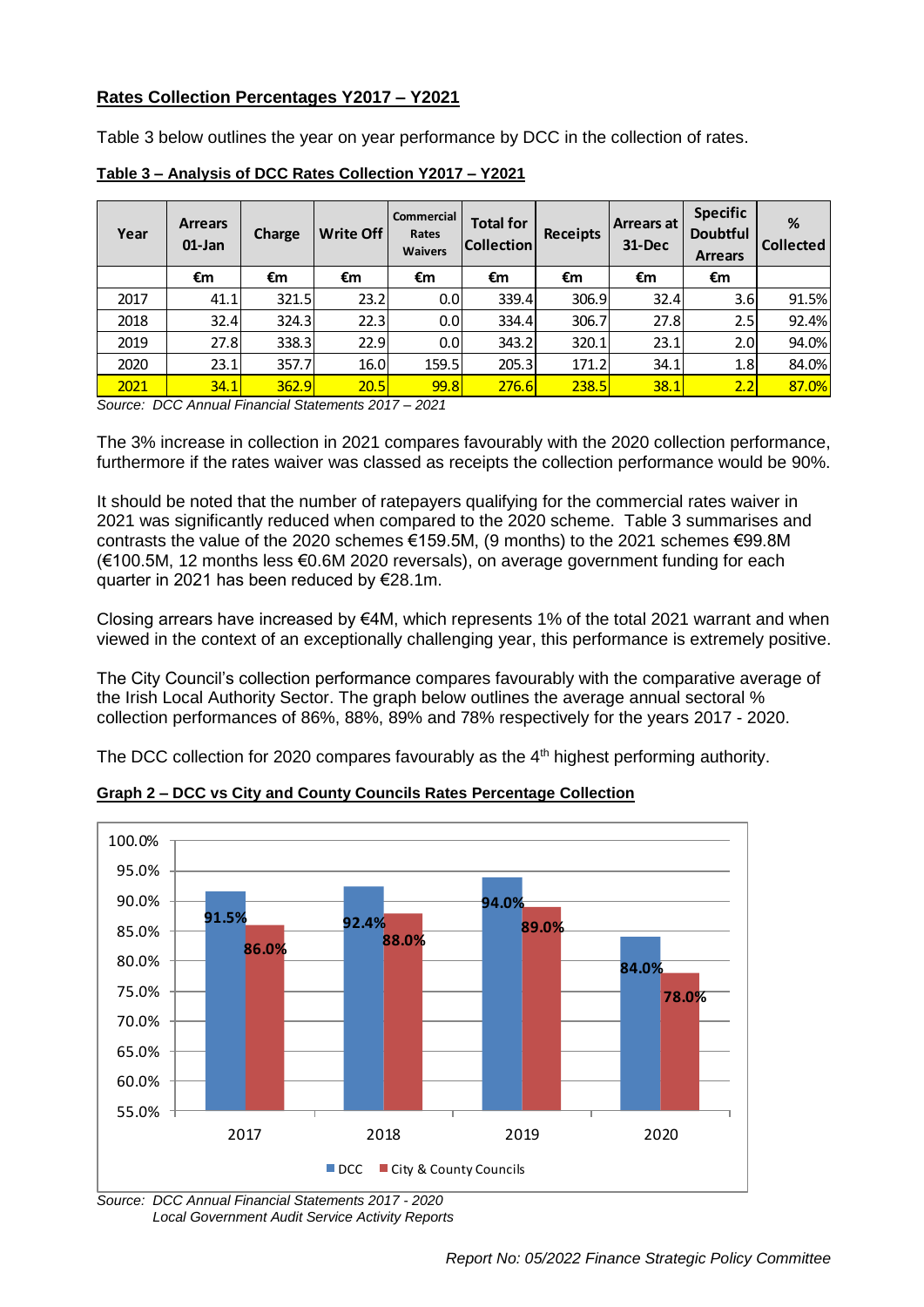## **Covid -19 and Financial Support**

The government amended the commercial rates waiver scheme for 2021, with a reduced number of business categories qualifying for the waiver in the first 3 quarters (18,783 accounts 2020 against 9,200 accounts 2021).

Of particular significance/importance was the exclusion of both Industrial and Offices properties, when compared with the 2020 schemes.

The Q4 scheme extended the Rates Waiver in a more targeted approach for the last 3 months of 2021, excluding Retail and Health, whilst focusing continued financial supports on the Hospitality, Leisure and Entertainment sectors.

In total the waiver was applied to 9,200 accounts which represented 46% of total rate accounts. The value of the waiver as applied was  $€100.5M$  which was 28% of the charge for the 12 months period.

**Table 4 – Rates Waiver by Charge Range**

| Charge 2021   | No. of<br><b>Accounts</b> | No. of<br>Rates<br><b>Waiver</b><br><b>Accounts</b> | $%$ of<br><b>Accounts</b><br><b>Waiver</b><br><b>Applied</b> | Rates<br><b>Waiver</b><br><b>Credit</b> |
|---------------|---------------------------|-----------------------------------------------------|--------------------------------------------------------------|-----------------------------------------|
|               |                           |                                                     |                                                              | €m                                      |
| $0.00 - 999$  | 1,858                     | 532                                                 | 28.6%                                                        | 0.2                                     |
| 1,000-2,999   | 5,677                     | 2,258                                               | 39.8%                                                        | 3.6                                     |
| 3,000-4,999   | 3,590                     | 1,985                                               | 55.3%                                                        | 6.2                                     |
| 5,000-9,999   | 3,935                     | 2,210                                               | 56.2%                                                        | 12.9                                    |
| 10,000-24,999 | 2,850                     | 1,423                                               | 49.9%                                                        | 18.5                                    |
| 25,000-49,999 | 1,096                     | 455                                                 | 41.5%                                                        | 13.5                                    |
| 50,000-74,999 | 396                       | 123                                                 | 31.1%                                                        | 6.3                                     |
| 75,000-99,999 | 172                       | 51                                                  | 29.7%                                                        | 3.9                                     |
| 100,000+      | 494                       | 163                                                 | 33.0%                                                        | 35.4                                    |
| Total         | 20,068                    | 9,200                                               | 45.8%                                                        | 100.5                                   |

## **Graph 3 – Rates Waiver by Valuation Category**

The graph below shows the breakdown of the waiver value per valuation category.

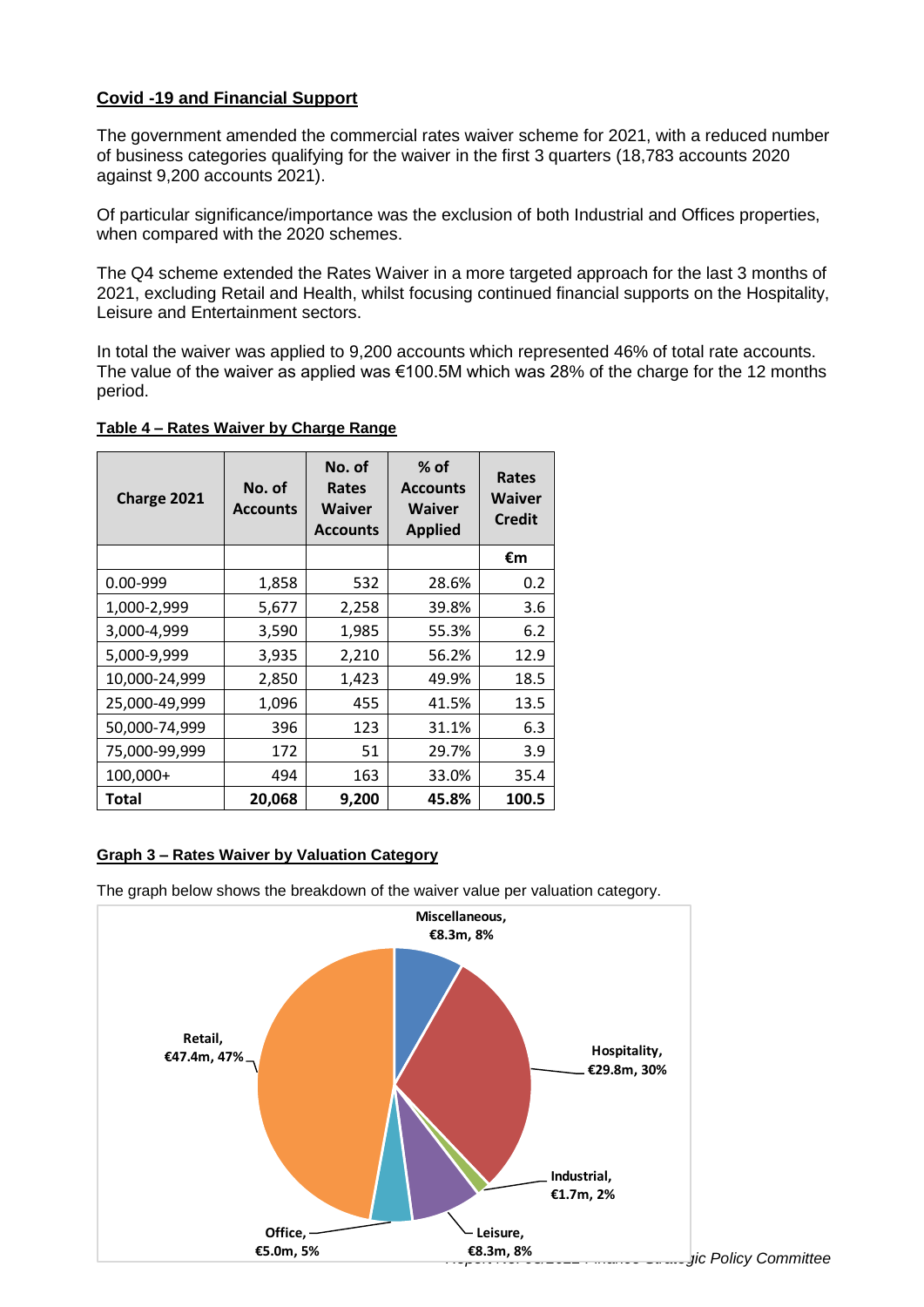#### **Graph 4 – Rates Waiver by Electoral Area**



The graph below shows the breakdown of the waiver value per electoral area.

## **Level of Arrears for the Period 2017– 2021**

The economic downturn and global financial crisis which initiated the recession post 2008 significantly impacted on the rates collection culminating in an arrears high of €76.3M in 2012.

The graph below clearly outlines the changing level of arrears over the period.



#### **Graph 5 – Rates Debtor Y2017 – Y2021**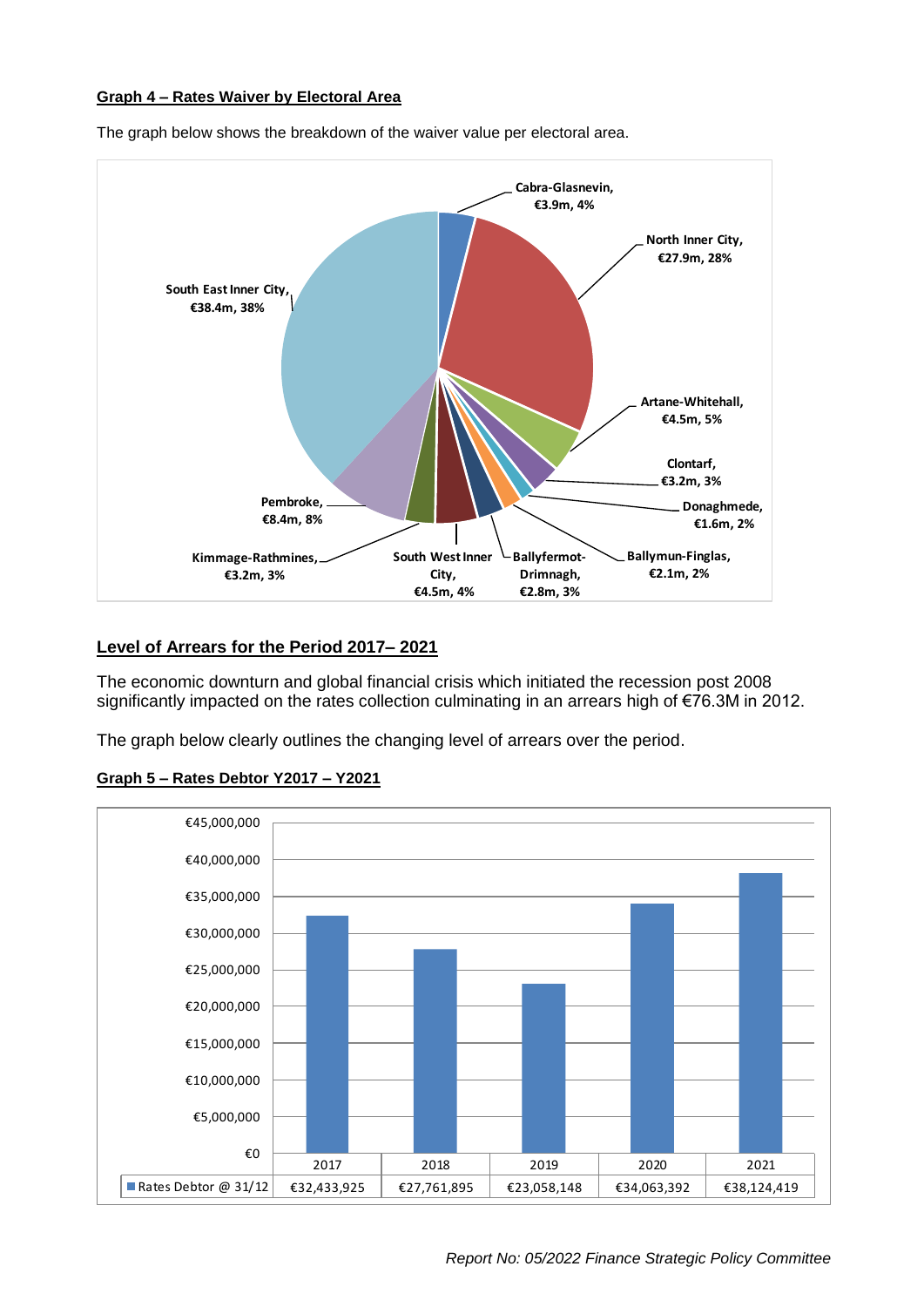Through improvements in the annual % collection, a focused debt management approach, improvement in economic factors and the conclusion of liquidation / receivership cases, the rates office achieved a reduction in arrears to €23.1M in 2019, the lowest level since 1999.

The 2021 level of arrears of €38.1M is an increase of €4.0M on 2020 levels and reflects the economic challenges and trading difficulties of 2021.

The impact of the withdrawal of government supports is evident when examining the 2021 performance. The categories of Offices and Industrial Units experienced a deterioration in collection levels with arrears increasing by 40% and 21% respectively when compared to the previous year's balance, see Table 5 below.

The Leisure and Hospitality debtor reflects a low level of performance on the incoming prior year arrears, this is as expected given that the majority of those ratepayers were significantly impacted by business closures and restrictions.

|                      | 2021 Year End  |            | 2022 Year End |                | Change in |                |
|----------------------|----------------|------------|---------------|----------------|-----------|----------------|
| <b>CATEGORY</b>      | <b>Arrears</b> |            |               | <b>Arrears</b> |           | <b>Arrears</b> |
| <b>Fuel/Depot</b>    | €              | 114,659    | €             | 299,932        | €         | 185,273        |
| Global               | €              | 972,614    | €             | 715,036        | -€        | 257,578        |
| <b>Health</b>        | €              | 23,802     | €             | 173,115        | €         | 149,313        |
| <b>Hospitality</b>   | €              | 3,513,393  | €             | 2,776,857      | -€        | 736,536        |
| <b>Industrial</b>    | €              | 5,033,487  | €             | 6,077,970      | €         | 1,044,483      |
| Leisure              | €              | 3,438,998  | €             | 3,248,196      | -€        | 190,803        |
| <b>Miscellaneous</b> | €              | 1,082,913  | €             | 1,296,699      | €         | 213,786        |
| N/A                  | €              | 821,797    | €             | 791,470        | -€        | 30,327         |
| <b>Office</b>        | €              | 8,647,731  | €             | 12,097,538     | €         | 3,449,807      |
| Retail               | €              | 10,405,318 | €             | 10,647,607     | €         | 242,289        |
| <b>Utility</b>       | €              | 8,681      | €             |                | -€        | 8,681          |
| <b>Totals</b>        | €              | 34,063,392 | €             | 38,124,419     | €         | 4,061,027      |

#### **Table 5 – Change in Arrears from 2020 to 2021 by Category**

#### **Age Profile of the 2021 Arrears of €38.1M**

The graph as below shows that  $E$ 21.5M (57%) of the arrears comprise of charges accrued in respect of 2021, €4.6M (12%) and €4.7M (12%) refers to charges accrued in 2020 and 2019 respectively, with the balance of €7.3M (19%) in respect of charges pre 2019. This reflects the challenging economic environment as presented in 2021 and the operating constraints placed on ratepayers.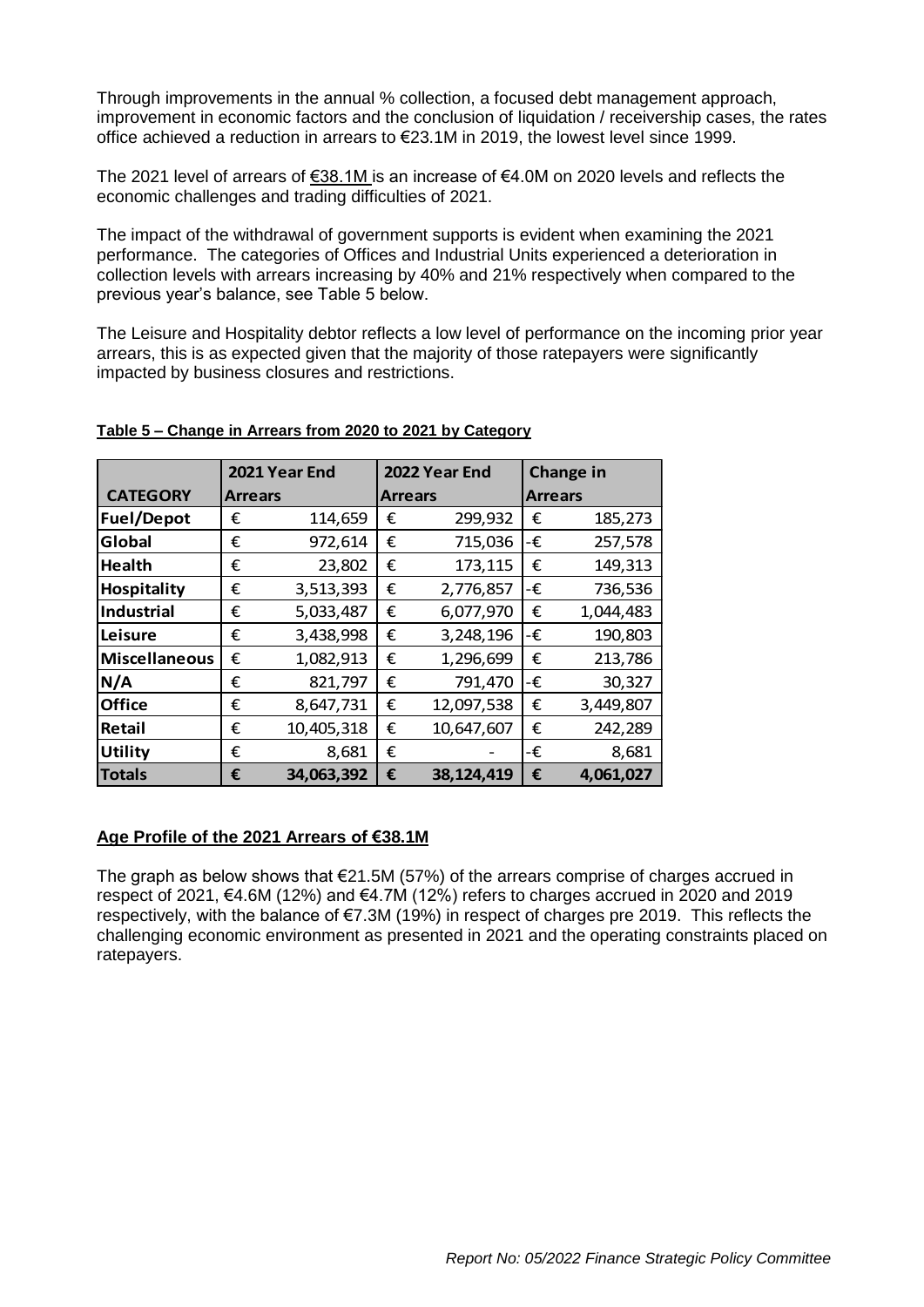#### **Graph 6 – Age Profile of 2021 Arrears**



## **Analysis of the 2021 Arrears Accounts**

There are 6815 accounts in arrears @ 31/12/21 which equates to 34% of the total number of rate accounts in 2021. The number of accounts in arrears has decreased by 124 in comparison with 2020. The table below shows that 61% of those accounts in arrears have an annual charge below €5,000. This is in line with the performance in 2020. In addition, 75.5% of the arrears value (€28.7M) relates to accounts where the annual rates charge exceeds €5000.

| Charge 2021   | No. of<br><b>Accounts</b> | No. of<br><b>Accounts</b><br>in<br><b>Arrears</b> | Actual<br><b>Arrears</b><br><b>Based on</b><br>GL | <b>Actual</b><br><b>Arrears</b><br>℅ |
|---------------|---------------------------|---------------------------------------------------|---------------------------------------------------|--------------------------------------|
|               |                           |                                                   | €m                                                |                                      |
| $0.00 - 999$  | 1,858                     | 725                                               | 1.4                                               | 3.6%                                 |
| 1,000-2,999   | 5,677                     | 2,137                                             | 3.9                                               | 10.2%                                |
| 3,000-4,999   | 3,590                     | 1,310                                             | 4.1                                               | 10.7%                                |
| 5,000-9,999   | 3,935                     | 1,349                                             | 7.2                                               | 18.9%                                |
| 10,000-24,999 | 2,850                     | 872                                               | 8.3                                               | 21.8%                                |
| 25,000-49,999 | 1,096                     | 260                                               | 4.5                                               | 11.8%                                |
| 50,000-74,999 | 396                       | 67                                                | 2.4                                               | 6.3%                                 |
| 75,000-99,999 | 172                       | 22                                                | 0.6                                               | 1.7%                                 |
| 100,000+      | 494                       | 73                                                | 5.7                                               | 15.0%                                |
| <b>Total</b>  | 20,068                    | 6,815                                             | 38.1                                              | 100.0%                               |

## **Table 6 – Rate Arrears by Charge Range**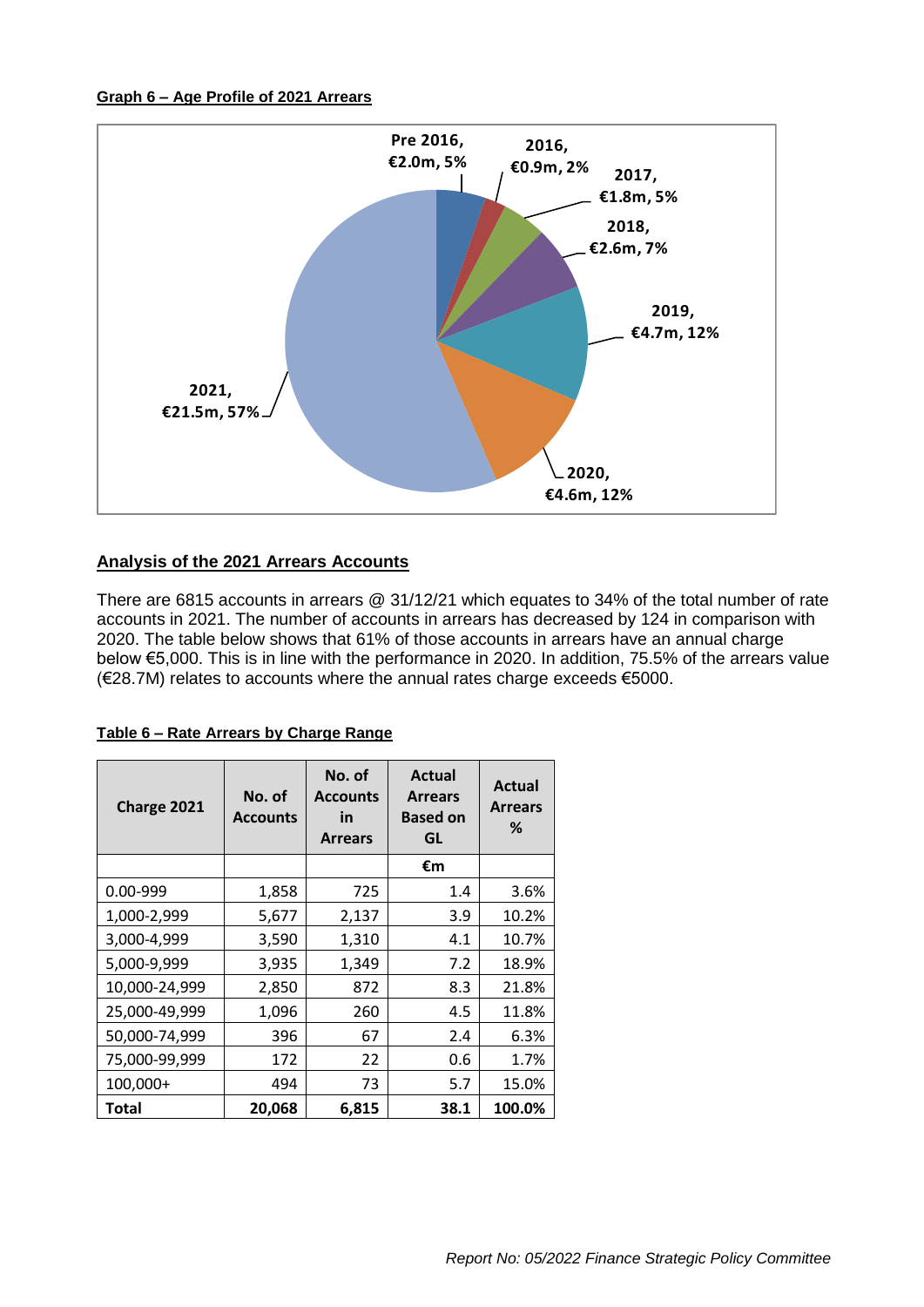## **Analysis of the 2021 Arrears by Rate Description Category**

Further analysis of the arrears identifies the breakdown per category as per the graph.

#### **Graph 7 – Arrears by Category**



## **2021 Arrears Schedule Status**

The table below outlines the current status of the breakdown of the €38.1M arrears.

#### **Table 7 – Analysis of Arrears Schedule Status**

| <b>Status</b>                                               | <b>Arrears</b><br><b>Amount</b> | <b>Arrears</b><br>Amount<br>% |
|-------------------------------------------------------------|---------------------------------|-------------------------------|
|                                                             | €m                              |                               |
| <b>Court Proceedings</b>                                    | 10.1                            | 26.5%                         |
| Liquidations / Receiverships / Ceased Trading               | 1.8                             | 4.8%                          |
| Revisions / Appeals / VTA                                   | 1.1                             | 2.9%                          |
| Settlements agreed / Pending / Discharged by<br>Instalments | 12.0                            | 31.4%                         |
| Under Investigation / Law Dept                              | 10.3                            | 27.0%                         |
| Account For Write Off / Written Off                         | 1.7                             | 4.4%                          |
| Decree Obtained / Warrant                                   | 1.1                             | 3.0%                          |
| <b>Total</b>                                                | 38.1                            | 100.0%                        |